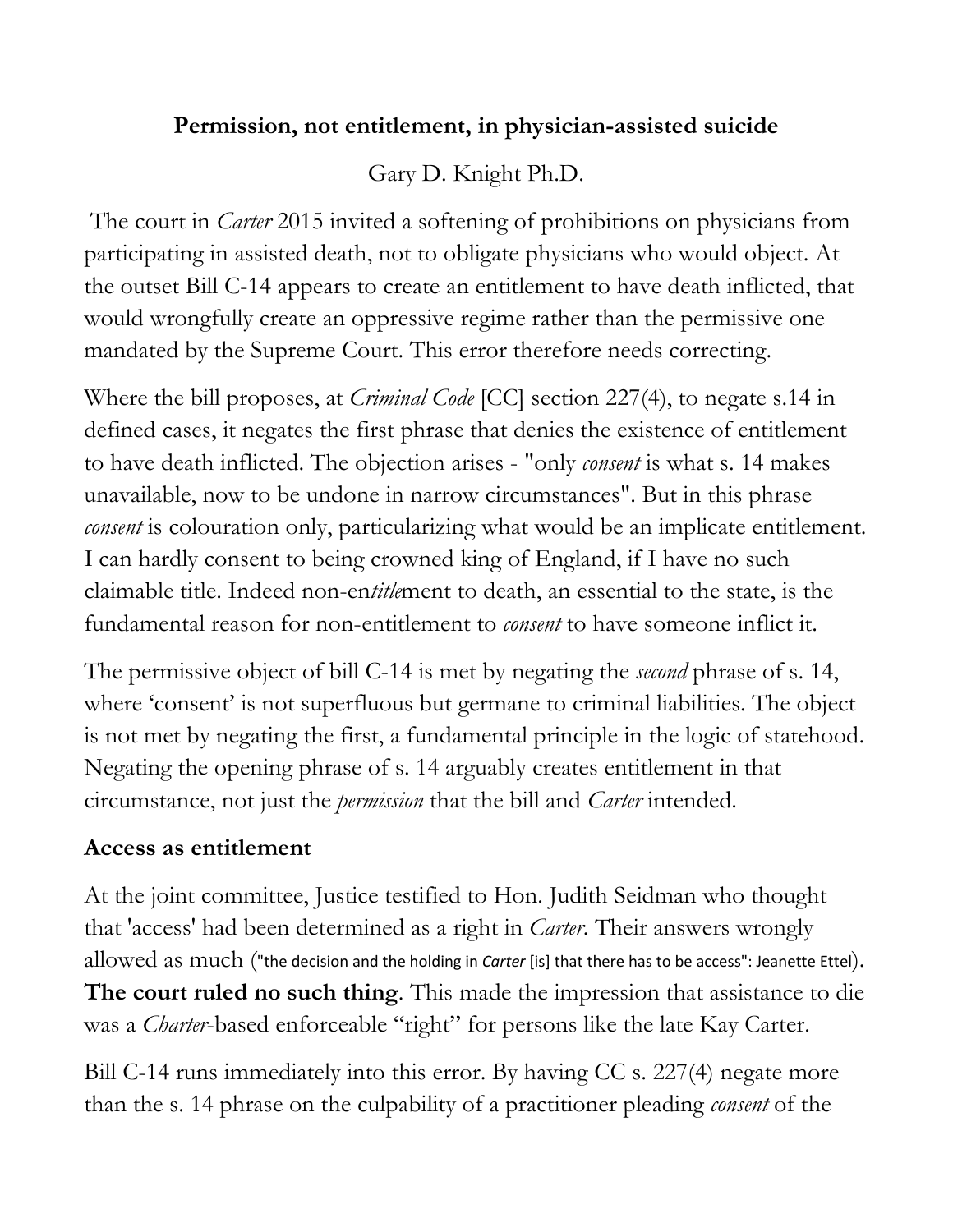patient, the result is inadvertent openness to a wrongful interpretation as against what the *Carter* case mandated. Negating that 'no-one is entitled to have death inflicted', implies someone *is* entitled.

It is egregious to read into *Carter* that to have death inflicted was for Kay Carter a right, even one nestled in the s. 7 *Charter* right to life and liberty. Instead, the CC s. 14 and s. 241(b) prohibition of a *physician* willing to help was found overbroad when impeding the result of suicide intended by a person in Kay's situation. It needed relaxing with permission to act in order to meet Kay's right to life as far as possible while still mobile. Escalating *permission* of a practitioner to a *right* of the sufferer, would wrongfully invest power to compel someone to inflict death.

The court treated only whether physicians should always in law be *prevented* from assisting a requested infliction of death. It did not create or expose a right to have death inflicted, for it was necessary and sufficient to relieve the slight overbroadness in scope of the prohibition against a willing physician, where that scope impaired fundamental justice to the extent of this hard case.

#### **Hard cases make bad law**

Greater legislative care is needed because relief of prohibition on practitioners who aid death can easily go to laxity on culpability for counseling, or even for abetting - contrary to revised CC s. 241(a). Aside from capital punishment no right - *Charter* or fundamental - affords power to compel anyone to inflict death or to refer someone to the infliction of death, for this too is consent. To such inflictions the term 'universal access' as employed in the *Canada Health Act* does not apply, for *access* is implied only by the right to life-sustaining health-care.

*Hard cases make bad law* is a common-law principle. Care in responding to *Carter* is required because much good law is vulnerable under a barrage of hard cases that can be contrived *ad infinitum* - to pit one *Charter* right against another in order to construe new entitlements in a jarring dialectic or revolution by judicial activism.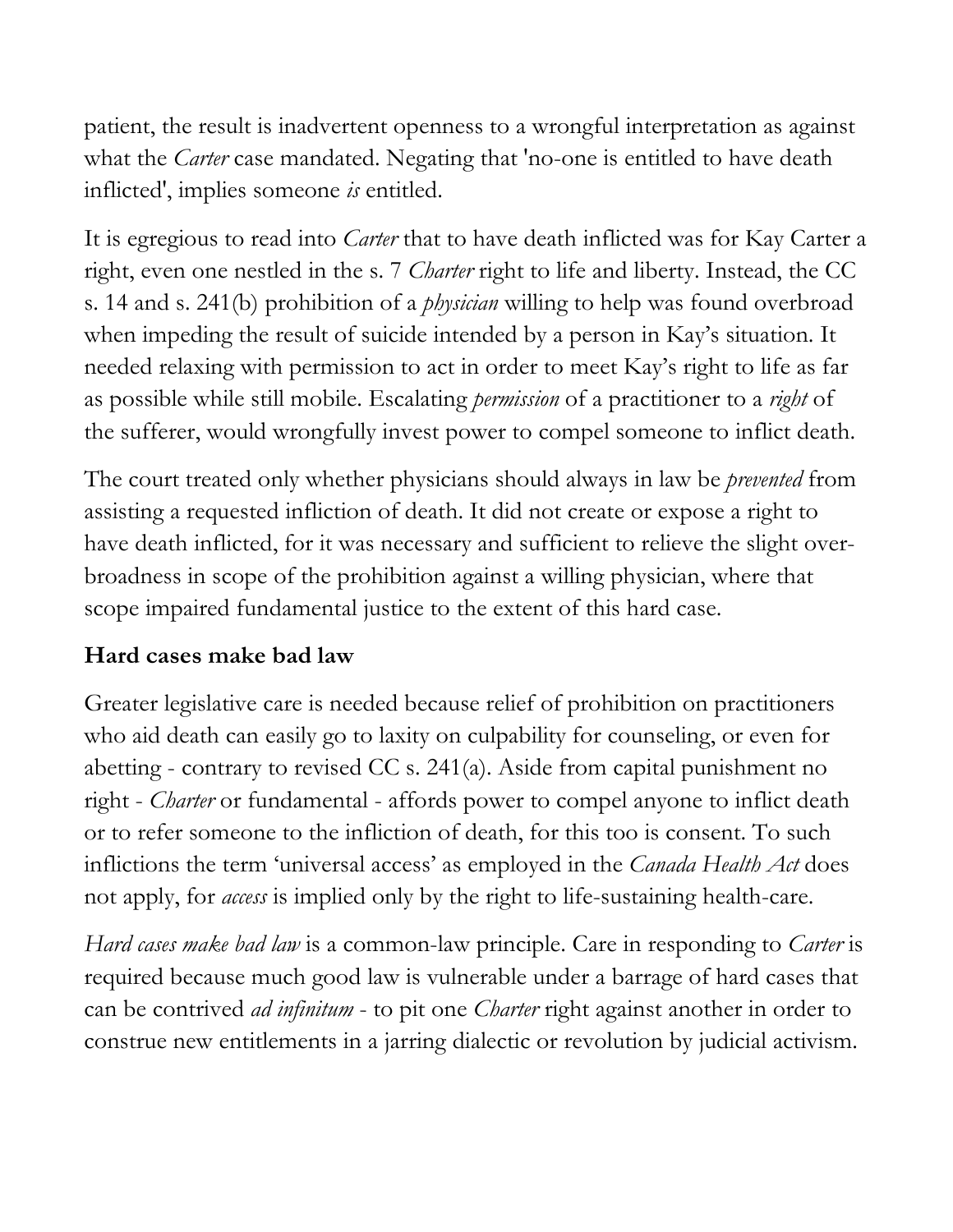This does not mean that *any* law responding to the voluble ruling over a very narrow case has to be a bad law, but it raises the bar very high for a law to be much less bad. Due care is not met by starting from a premise that an *enforceable* right or entitlement has been recognized even for such as Kay Carter to have death inflicted on them: it's not something that was even sought in her case.

# **Money Bill**

The interpretation of entitlement is far from what *Carter* enjoined or mandated, and it would even give the bill the character of a money bill. Creating a new entitlement not seen before would place the government under new obligation to transfer funds for the unheralded procedures of euthanasia and assisted suicide.

The federal government is under no obligation to procure abortions because no legal entitlement exists, as the reasons in *Carter* reiterate. But in a wrongful entitlement to assisted death the state, starting from the posture of voluntary permissiveness would put itself under interpretation of a fiduciary obligation.

*Carter*, indeed the plaintiffs, called for a *permissive* regime, not an *obligating* one. Even authorities in Holland assert that it would be unconscionable to treat euthanasia as a right creating enforceable obligations on physicians, and that includes obligations to consent to the euthanasia or suicide by referring to another. In some sense Kay died in a venturesome expression of her belief (whether one agrees with it or not) that physicians should not be prosecuted for agreeing to help her; she did not die for the belief that Canada (or even Switzerland) should obligate any practitioner against *their* own beliefs.

### **Conclusion**

It is misguided for any to take *Carter* as mandating a right or power to have death inflicted by another, or to allow legislation intending a permissive regime to slip into an oppressive one.